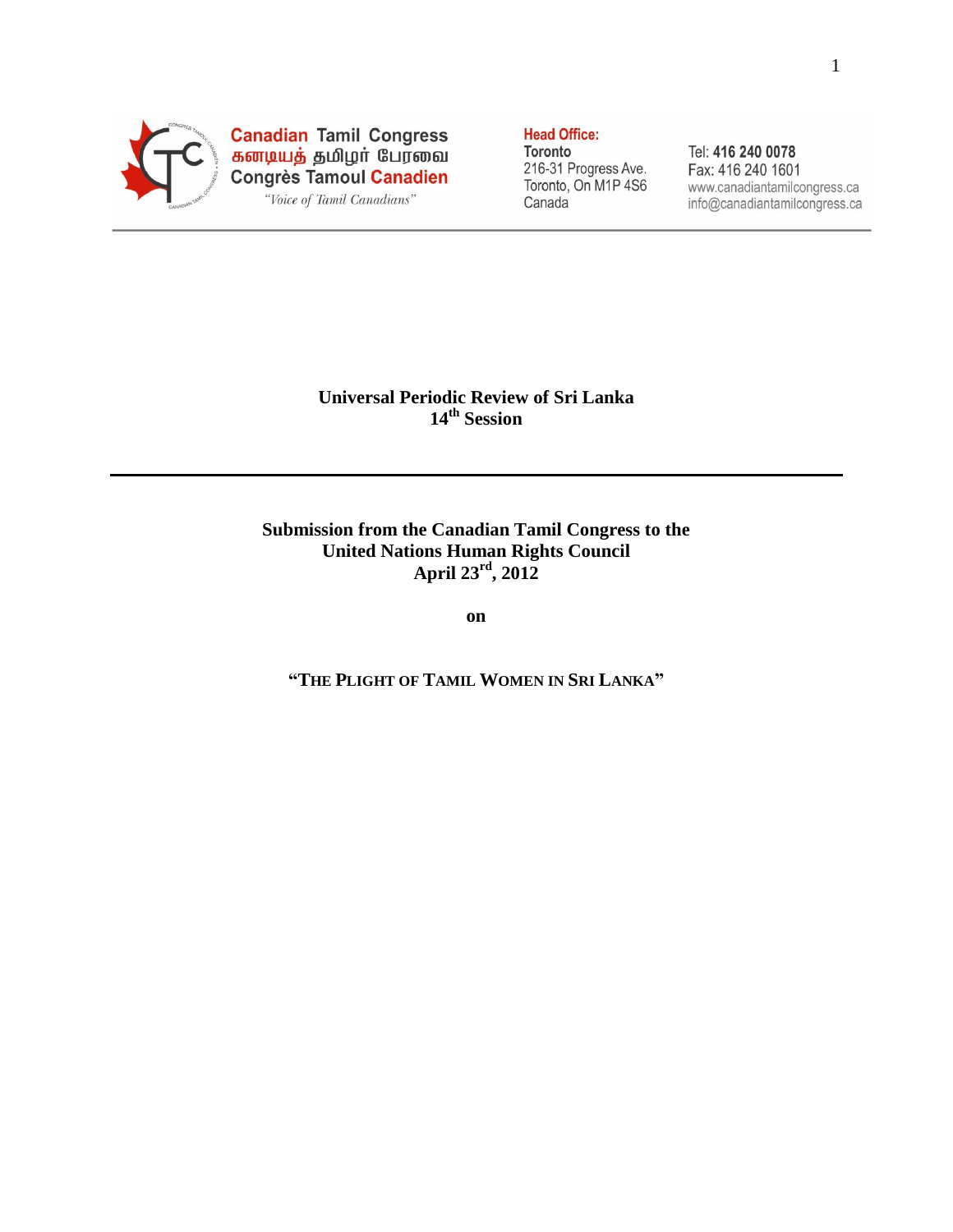### **The Plight of Tamil Women in Sri Lanka**

### **Summary:**

- 1. During its first Universal Periodic Review in May 2008, it was recommended that Sri Lanka should give special attention to the rights of women and further promote education and development and their representation in politics and public life.<sup>1</sup> The Government of Sri Lanka reported to the UN Human Rights Council, that it will continue to take steps that seek to advance the empowerment of women and women's rights and gender equality at national levels.<sup>2</sup> As will be detailed in this report, it is clear that Sri Lanka has not taken these steps and the situation for Tamil women in Sri Lanka continues to deteriorate despite the end of the armed conflict.
- 2. In this submission, CTC will provide an overview of the issues affecting Tamil women in post-war Sri Lanka and makes the following recommendations:

## **Recommendations**

- 3. The Government of Sri Lanka and the international community as a whole should immediately take action to address the most pressing issues confronting Tamil women in Sri Lanka with particular attention given to Tamil war widows and female-headed households.
- 4. The Government of Sri Lanka and the international community must address ways in which Tamil women can explore and develop forms of economic enterprise. In order to liberate Tamil households from the omnipresent threat of sexual assault or exploitation, it is essential that the north and east regions be substantially demilitarized and replaced with local civil administrative authorities and the rule of law that can both encourage economic development and provide physical security to families.
- 5. The Government of Sri Lanka should ensure that adequate procedures are in place to address the psychological/medical and rehabilitative needs of women who have experienced considerable trauma, tragedy and stress as a result of the war. Women should also be granted a significant role in the process of civil reconstruction and peaceful reconciliation since as heads of households, many of them possess the knowledge and experience needed to contribute significantly to civil project planning and humanitarian assistance programs that will effectively address the needs of families.
- 6. The United Nations Human Rights Council should set up an effective, transparent, independent investigative mechanism which adheres to international standards to investigate credible allegations of human rights violations, war crimes and crimes against humanity during the final stages of the war – violations which were outlined in the UN Secretary General's Panel of Expert report on accountability in Sri Lanka.

<sup>&</sup>lt;sup>1</sup> United Nations General Assembly. Human Rights Council, Eighth Session, Agenda Item 6. "Universal Periodic Review: Report of the Working Group on the Universal Periodic Review Sri Lanka." June 2008. 2 *Ibid.*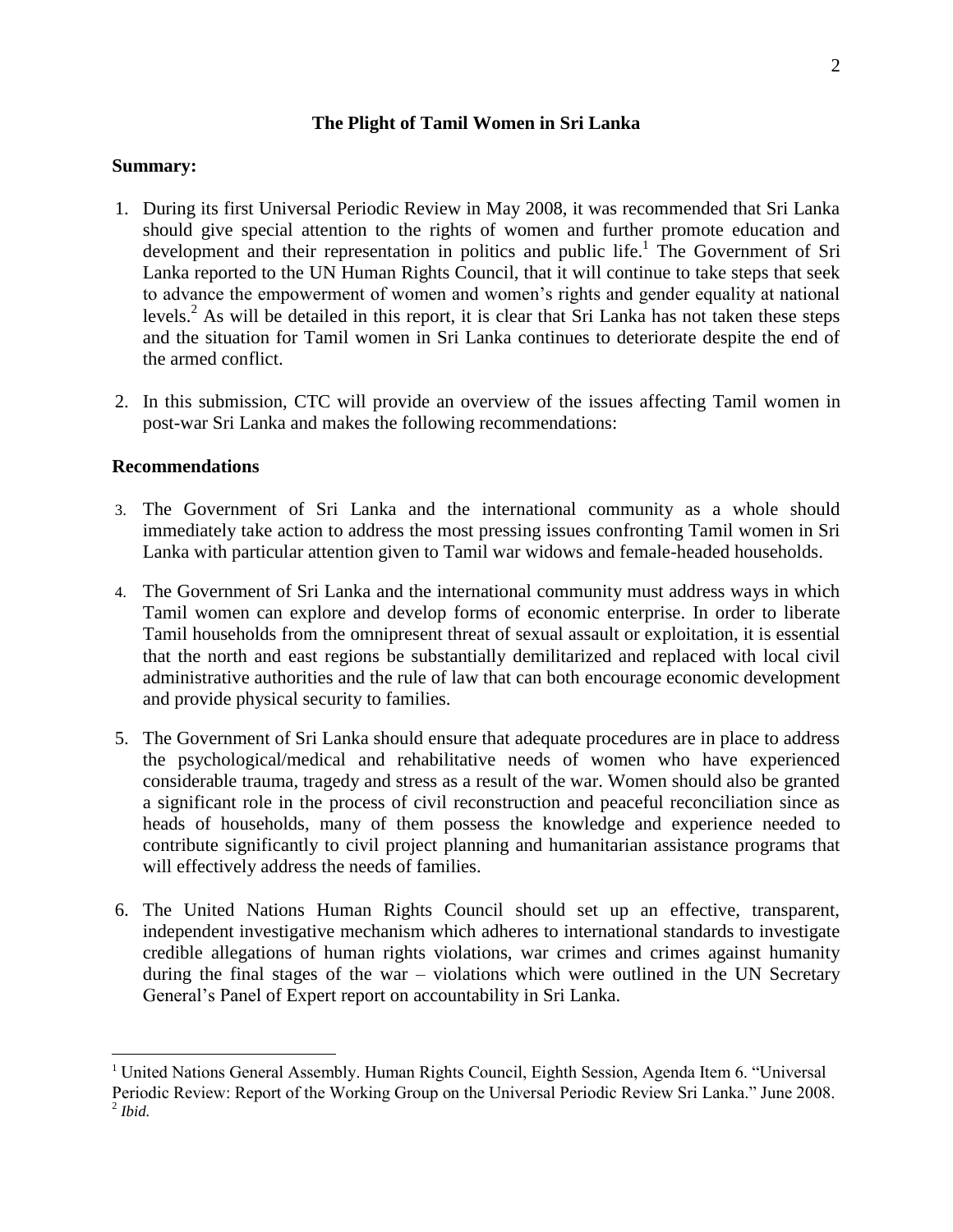**Key words:** war widows, female-headed households, economic subsistence, sexual abuse

#### **Introduction:**

- 7. Almost three years after the end of the 30-year war between the Government of Sri Lanka and the Liberation Tigers of Tamil Eelam, first-hand accounts report that large numbers of Tamil women in the north and east regions of Sri Lanka still suffer from sexual violence, poverty and displacement.<sup>3</sup> More generally, women in Sri Lanka's predominantly Tamilspeaking north and east continue to face highly vulnerable circumstances that imperil their economic, physical, and sexual safety. Women have suffered from the loss of husbands and children, multiple displacements and have become victim to indiscriminate sexual abuse and rape.
- 8. While Tamil war widows and Tamil female heads of households have been forced to take on new and often multi-faceted roles, they have demonstrated their powers of endurance and tenacity and sustaining families under the harshest of circumstances. The voices of these women must be taken into consideration before any rehabilitative steps are taken towards the restoration of a healthy and functioning civil society in Sri Lanka.
- 9. Despite such egregious living conditions, neither the Government of Sri Lanka nor the international community has responded with any type of appropriate action to address the plight of such Tamil women. In December 2011, the Brussels-based International Crisis Group (ICG) concluded in its expansive analysis of the dire circumstances facing Tamil women in Sri Lanka that, "the government has mostly dismissed women's security issues and exacerbated fears, especially in the north and east.<sup>4</sup><sup>1</sup> Even more alarming is the ICG's finding that the global community of nations has similarly ignored the ongoing plight of Tamil women in Sri Lanka:

 ―The international community has failed to appreciate and respond effectively to the challenges faced by women and girls in the former war zone…Not only have Sri Lanka's international partners, including the United Nations, failed to speak out publicly and clearly about threats to women and allegations of abuse, but they have agreed to work within militarized structures that have amplified vulnerability and reduced transparency. Unless they do more to demand changes to those structures and to target funding and assistance at initiatives that can help protect and empower women, their engagement will be ineffectual, at best."<sup>5</sup>

10. Since the 1980s, the women of Sri Lanka's Tamil minority confronted conditions that included torture, disappearance, displacement, and politically motivated murder and sexual abuse. In the summer of 2000, Amnesty International released an alert recognizing the widespread incidence of sexual abuse directed against Tamil women in Sri Lanka, citing

3

<sup>&</sup>lt;sup>3</sup> Lisa Anderson, "Trustlaw: Sri Lankan Women, Girls Face Dire Security Threats in Tamil Areas." December 21, 2011. Retrieved from: http://crisisgroup.tumblr.com/post/14574339333/trustlaw-sri-lankan-women-girls-face-dire... Accessed: March 14, 2012.

<sup>&</sup>lt;sup>4</sup> International Crisis Group. "Sri Lanka: Women's Insecurity in the North and East." Asia Report N.217-20 December 2011, p.i.

<sup>5</sup> *Ibid*., p.i-ii.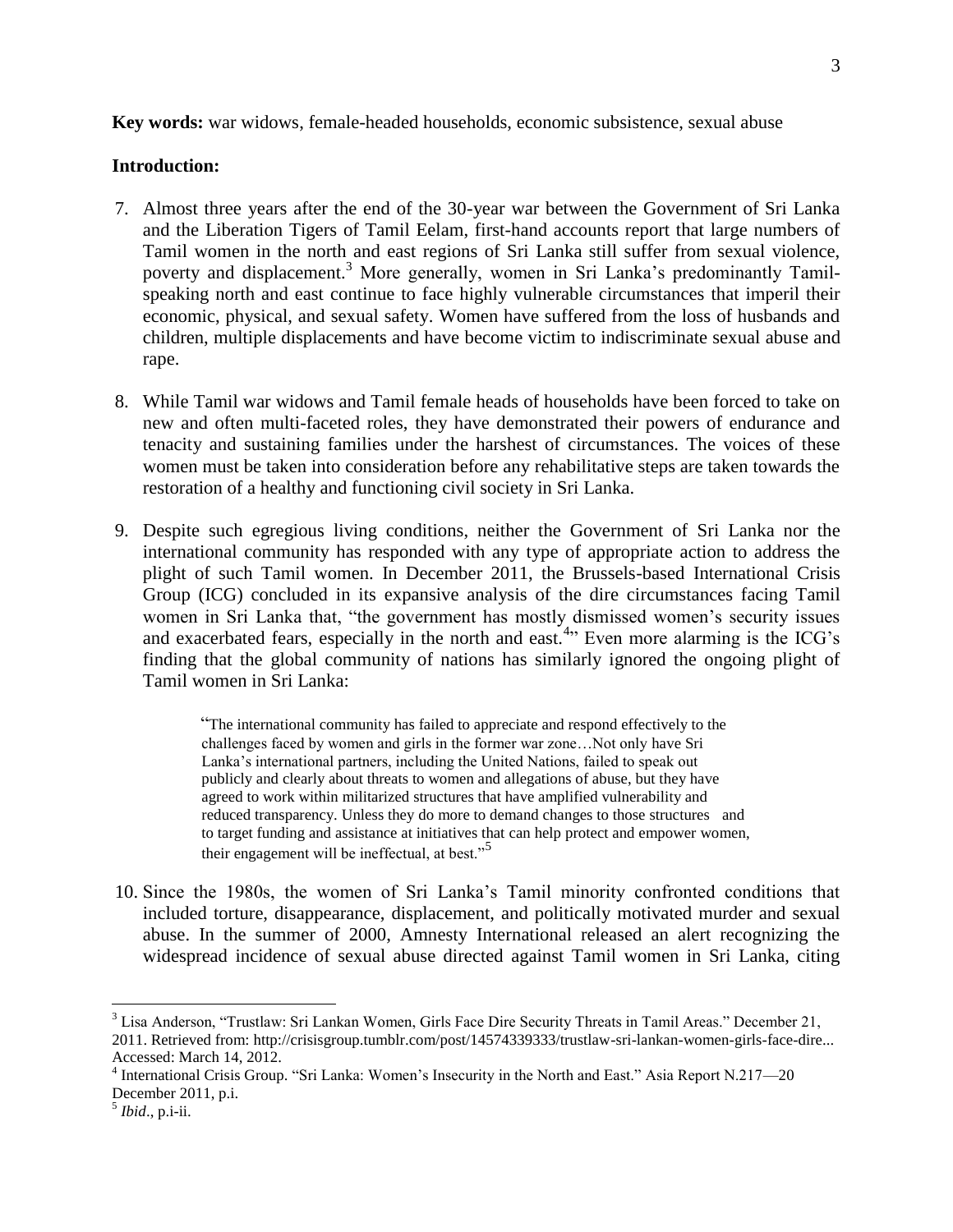specific cases in which Tamil women taken into official custody have been vulnerable to torture and sexual abuse at the hands of police and military soldiers.<sup>6</sup>

11. In 2007, a coalition of female Tamil peace activists published a report that made clear both the sufferings endured by Tamil women during armed conflict and the need for their voices to be heard in the reconstruction of a civil society:

> ―We recognize that women in particular have been victimized by war and conflict in Sri Lanka, that they have been subject to the worst forms of violence, been displaced, made into refugees, and compelled to live as war widows. ..They have suffered physical disabilities and psychosocial trauma because of the war. Therefore, women's realities and women's voices must be an essential part of the peace process in Sri Lanka."<sup>7</sup>

12. Yet, in 2012, almost three after the cessation of war, the plight of Tamil women in Sri Lanka has not improved. Women have become victim to domestic abuse, rape, discrimination in the workforce, torture and detention. Rape, which once used to be a tool of war has now become a tool of oppression. Neither the Government of Sri Lanka nor the international community seem to be prepared to address the most pressing concerns of women. Issues involving the economic, physical, and sexual security of Tamil women in Sri Lanka must become a priority. The voices of the Tamil women in Sri Lanka, forged through experiential wisdom, must be provided with a significant role in the processes of civil reconstruction and peaceful reconciliation.

#### **The War Widows: Female-Headed Households**

- 13. Although Tamil women were among the civilians and combatants killed in the final stages of Sri Lanka's war, the vast majority were men. As a consequence of these deaths, tens of thousands of war widows and female-headed households were created in the north and east. They became a second generation of this 'role' - joining the many thousands of women whose husbands were killed or disappeared during the Indian Peacekeeping Force (IPKF) era of the 1980s and early 1990s.
- 14. Today, almost three years after the end of war, it is estimated by a women's rights organization in Sri Lanka that there are 89,000 Tamil widows and female-headed households in the Northern and Eastern Provinces of Sri Lanka as a consequence of the war. $8$  Steering committee member of the Women for Rights organization, Dr. V. Sarojini Savithri, indicates that some  $12,000$  of these widows are below the age of forty.<sup>9</sup>

 6 Jimmie Briggs. *Innocents Lost: When Child Soldiers Go to War.* New York: Basic Books, 2005, p.91.

<sup>&</sup>lt;sup>7</sup> Patricia Lawrence, "The Watch of Tamil Women: Women's Acts in a Transitional Warscape." In *Women and the Contested State: Religion, Violence, and Agony in South and Southeast Asia.* (Eds.) Monique Skidmore & Patricia Lawrence. Notre Dame, IN: University of Notre Dame Press, 2007, p.114.

<sup>&</sup>lt;sup>8</sup> Global Peace Support Group. "Women's Rights Organization Says Sri Lankan Women Suffer Many Hardships." December 13, 2011. Retrieved from:

http://www.globalpeacesupport.com/globalpeacesupport.com/post/2011/12/13/-Womens-ri... Accessed: March 14, 2012.

<sup>9</sup> *Ibid*.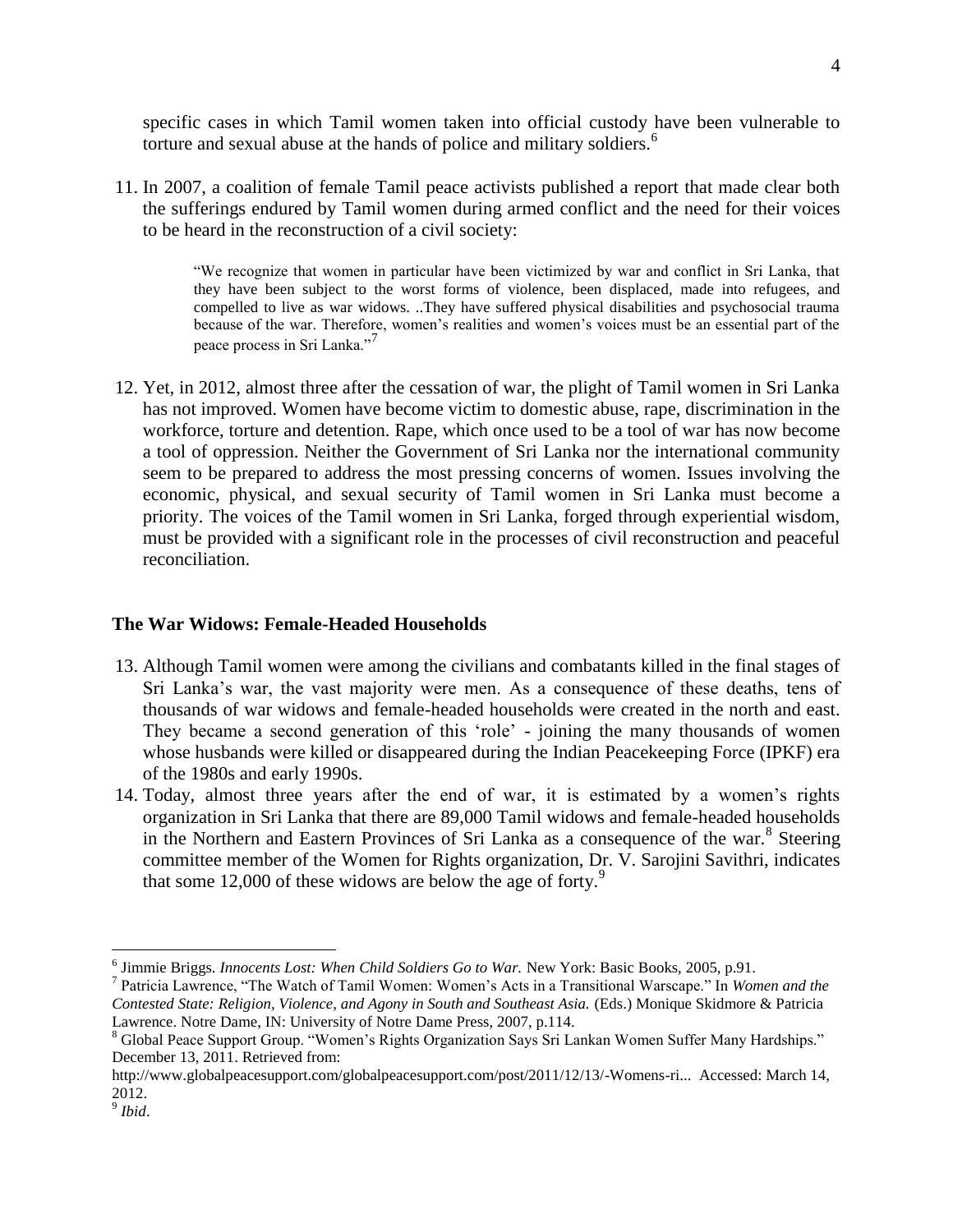- 15. There appears to be some strong evidence that the Government of Sri Lanka has embarked on a revisionist effort to unfairly retract and to inaccurately minimize previous acknowledgments on the numbers of Tamil war widows and female-headed households that resulted from the war. Although in September 2010 the Sri Lankan Government's Ministry for Child Development and Women's Affairs acknowledged that it had lists of 40,000 war widows in the north, in August 2011 the same Government Ministry inexplicably and without any explanation reduced the number to only  $16,936$ .<sup>10</sup> Similarly, in September 2010 the Government of Sri Lanka acknowledged some 89,000 war widows in the north and east, yet in August 2011 the Government cited the figure of only 59,000 war widows in Sri Lanka's north and east, again without any explanation for such a change.<sup>11</sup>
- 16. Some areas of the north and east in Sri Lanka are especially characterized by female-headed Tamil households. It is estimated that 30,000 out of 110,000 households in the Vanni are headed by women and a survey by the Jaffna-based Center for Women and Development estimates that there are 40,000 female-headed households in the north, half of those in Jaffna. $12$
- 17. A survey conducted by the World Food Programme (WFP) of the United Nations in ten districts in the Northern and Eastern Provinces of Sri Lanka on the marital status of the head of the household found that among the recently returned households in Vavuniya, Killinochchia, Mullaitivu and Jaffna, the proportion of widows is large, most likely as a result of male casualties during the three decades of war, including, for example, 23% of the recent returnees in Vavuniya reporting to be widows.<sup>13</sup>

#### **War Widows and Female-Headed Households: A Plurality of Consequences**

18. There exists a plurality of consequences for war widows and female-headed households that range from the struggle for subsistence and economic survival to exposure to the threat of sexual violence and sexual exploitation. As Medina Haeri and Nadine Puechguirbal observed in their study of women's experiences in armed conflict, "it is women who must pick up the pieces, support their families, raise their children on their own and keep their communities going despite the emotional, physical, and financial losses caused by the absence of their men folk $^{[4]}$ 

# **The Consequences: The Struggle for Subsistence and Economic Survival**

<sup>&</sup>lt;sup>10</sup> International Crisis Group. "Sri Lanka's North I: The Denial of Minority Rights." Asia Report N.219—16 March 2012, p.6, footnote n. 28.

 $\overline{11}$  *Ibid.* 

<sup>12</sup> *Ibid.*

<sup>&</sup>lt;sup>13</sup> Anders Petersson, Laksiri Nanayakkara, R.H.W.A. Kumarasiri & Rupasena Liyanapathirana. "Food Security in the Northern, Eastern and North Central Provinces." A Food Security Assessment Report on Sri Lanka, April 2011. World Food Programme, United Nations, p.7.

<sup>&</sup>lt;sup>14</sup> Medina Haeri & Nadine Puechguirbal. "From Helplessness to Agency: Examining the Plurality of Women's Experiences in Armed Conflict.‖ *International Review of the Red Cross*. Volume 92, Number 877, March 2010, p.106.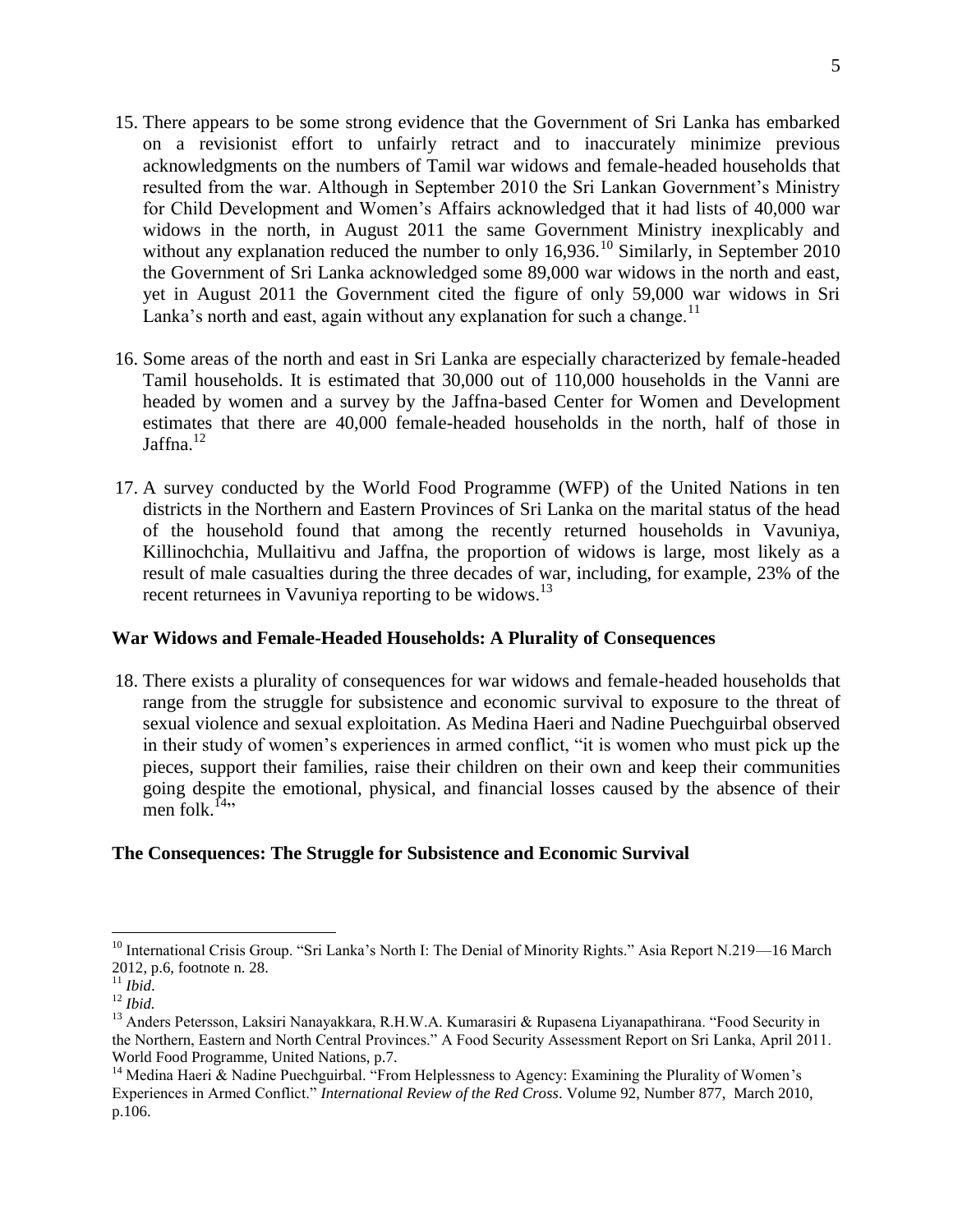- 19. Tamil women in the north and east of Sri Lanka reside in a highly precarious socio-economic context. Despite claims by both the Government of Sri Lanka and humanitarian agencies, including those of the United Nations, that assistance is flowing to war widows and femaleheaded households, it is clear that such assistance is either severely inadequate or nonexistent. For example, although it is said that over 300,000 people in the north have received food assistance from the UN, an April 2011 food security assessment "demonstrated that widespread food insecurity, low income levels, asset depletion, high indebtedness and the adoption of relatively harmful coping behaviours prevailed in the province."<sup>15</sup> The Vanni and many parts of Jaffna continue to be deeply impoverished.
- 20. The following is a first-hand account of an interview conducted with a Tamil female head of a household that seems to contradict any notion that the Government of Sri Lanka or any humanitarian agency is providing adequate assistance to female-headed households. Her name is "Indradevi" and she and her children reside in the village of Puthukkudiyiruppu in the Vanni in northeastern Sri Lanka:

We hear that the government is telling everybody that they are taking care of female-headed households. They say they are providing us employment, housing and food. But in reality nothing, I repeat nothing, has been given to people like me. I don't know where my husband is, even if he is alive or dead. I am struggling to feed my three children.

For several years we have lived on this land. Even though the tiny house is leaking and may collapse one day, I am still living here with my kids waiting for the government or the NGO to give us temporary housing. The government is saying that they are taking care of the war widows and employing them. But they are asking women to dig up sewers so the waste water can be navigated. Then they give us a little bit of money and rationed rice as pay. This job is particularly hard for even men to do especially in the dry season when the ground is so very hard to break. Women still go to do these jobs so they can feed their children. They take their kids with them to work and leave them on the side of the road while they work. This is the most inhumane work government can give women with toddlers.

21. The struggle by female-headed households to survive has produced the most unfortunate consequence of mothers being forced into prostitution as the last economic alternative to provide subsistence for themselves and for their children. Human rights groups in the northern districts of Sri Lanka have documented that the wives of men who were killed as a result of the conflict have often fallen victim to prostitution because of their economic vulnerability.<sup>16</sup> Geetha Lakmini of the World Fisherfolk Solidarity Movement observes, " one village in the Madhu area is infamous for prostitution because they have no male family members, no jobs and there is no other way of survival. The only way to feed their children is to sell their body."<sup>17</sup> In a questionnaire of Tamil widows in Trincomalee, over 65% said that a woman without a husband faces "pressure to have sexual relationships to get work done." $^{18}$ 

<sup>&</sup>lt;sup>15</sup> International Crisis Group. "Sri Lanka: Women's Insecurity in the North and East," op.cit., p.23.

<sup>&</sup>lt;sup>16</sup> U.S. Department of State (U.S. DOS), 8 April 2011.

<sup>&</sup>lt;sup>17</sup> BBC Sinhala.com. "War Widows Forced into Prostitution." March 18, 2012. Retrieved from:

http://bbc.co.uk/sinhala/news/story/2012/03/printable/120318\_women\_war.shtml Accessed: March 24, 2012.

<sup>&</sup>lt;sup>18</sup> International Crisis Group. "Sri Lanka: Women's Insecurity in the North and East," op.cit., p.29.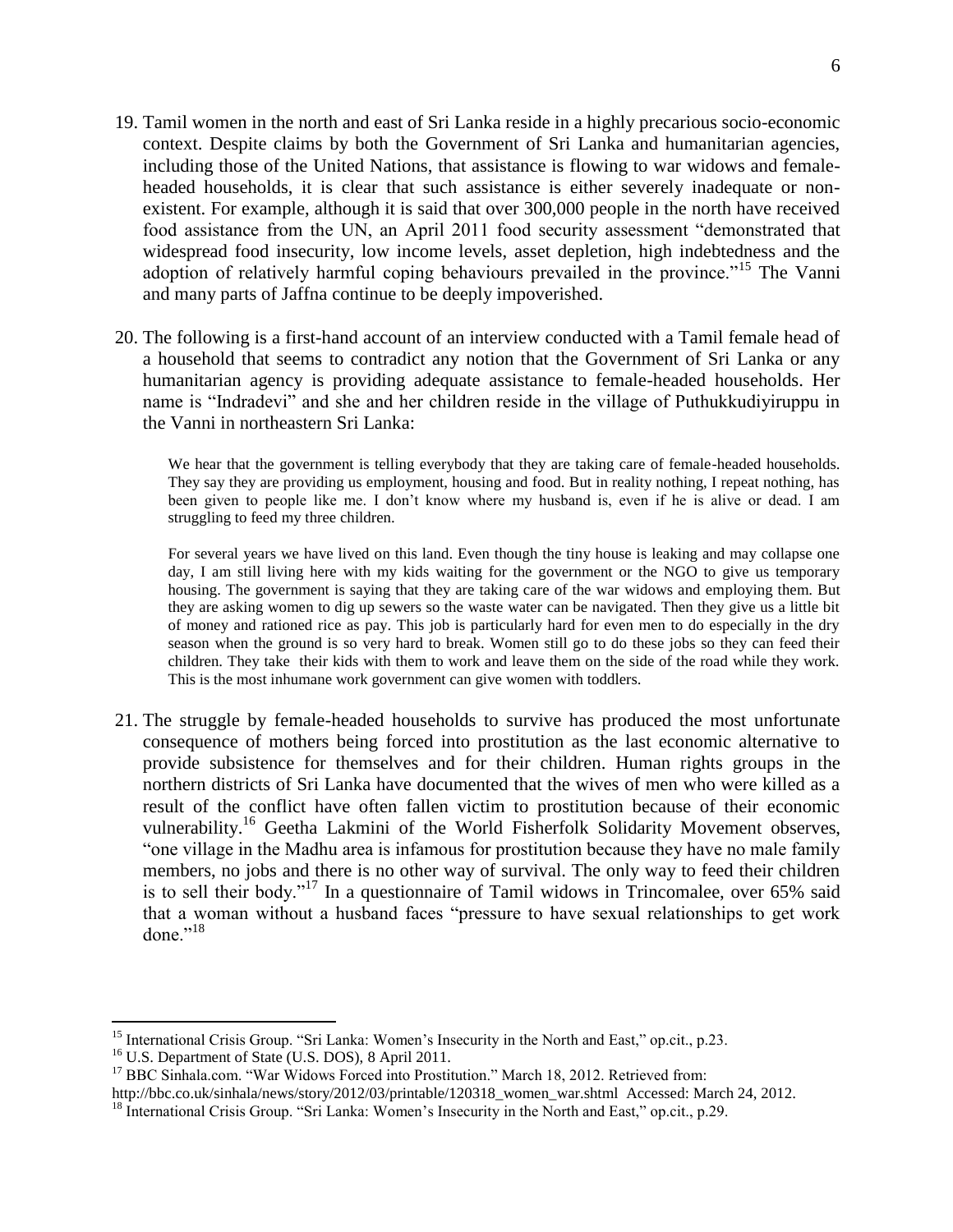22. Other Tamil war widows who head households are forced to turn to other types of illicit and dangerous activities in an effort to provide economic sustenance for their families. Brewing illicit alcohol has become one such popular means of income generation in the Vanni. However, although women are reportedly increasingly taking it up since it is considered comparatively easy work and one that is very lucrative, such activities expose both them and their daughters to violence, exploitation, and other serious threats to their safety.<sup>19</sup>

#### **The Consequences: Sexual Abuse and Sexual Exploitation**

- 23. It has been substantially documented that for many years it was a fundamental military tactic of the Sri Lankan armed forces to engage in a consistent policy of rape and violence against Tamil women.<sup>20</sup> Sri Lankan soldiers have raped both women and young girls on a massive scale and often with impunity since reporting often leads to reprisals against the victims and their families. $21$
- 24. Sexual abuse and the threat of sexual assault by Sri Lankan security forces against Tamil women have not ended since the cessation of war. The UK-based organization Freedom from Torture, detailed numerous cases of the rape of Tamil women between May 2009 and February 2011. The organization noted that "all instances of rape are reported to have been perpetrated in cells by guards or by officers usually at night, sometimes repeatedly and sometimes by more than one individual."<sup>22</sup>
- 25. Since the policy of resettlement has been introduced, particularly in the north, the threat of sexual abuse by Sri Lankan armed forces has increasingly focused on the home fronts of Tamil war widows and Tamil female-headed households. The fear of sexual violence in the home is increasingly widespread because of the military's unfettered access and because women often have no choice except to interact with them. In one documented case in September 2010, a soldier in Mullaitivu brought a food basket to a war widow and sexually assaulted her, yet no legal prosecution of the soldier took place.<sup>23</sup>
- 26. The dominant and overwhelming presence of government military and security forces plays a significant role in consistently exposing war widows and female-headed households to the ever present threats and pressures of sexual exploitation. The following is a first-hand account of an interview conducted with a war widow, "Chandrani," who resides in the community of Mullaitivu:

Those women who live within High Security Zones (HSZs) face numerous problems in their lives. The army sexually harasses these women during interrogations when they conduct frequently held registration exercises. Soldiers use the phone numbers they obtain from the registration procedures to call women during the night, asking for sexual favours. When the women reject the soldiers, they are put through a lot of hardship and harassment. The soldiers, either individually or in groups, often visit, uninvited and

 $19$  International Crisis Group. "Sri Lanka's North II: Rebuilding Under the Military." Asia Report N.220, 16 March 2012, p.12.

 $^{2012, p.12.}_{20}$  International Educational Development.

<sup>&</sup>lt;sup>21</sup> World Organization Against Torture.

 $22$  Freedom from Torture. "Out of the Silence: New Evidence of Ongoing Torture in Sri Lanka: 2009-2011."

<sup>&</sup>lt;sup>23</sup> International Crisis Group. "Sri Lanka: Women's Insecurity in the North and East," op.cit., p.27.